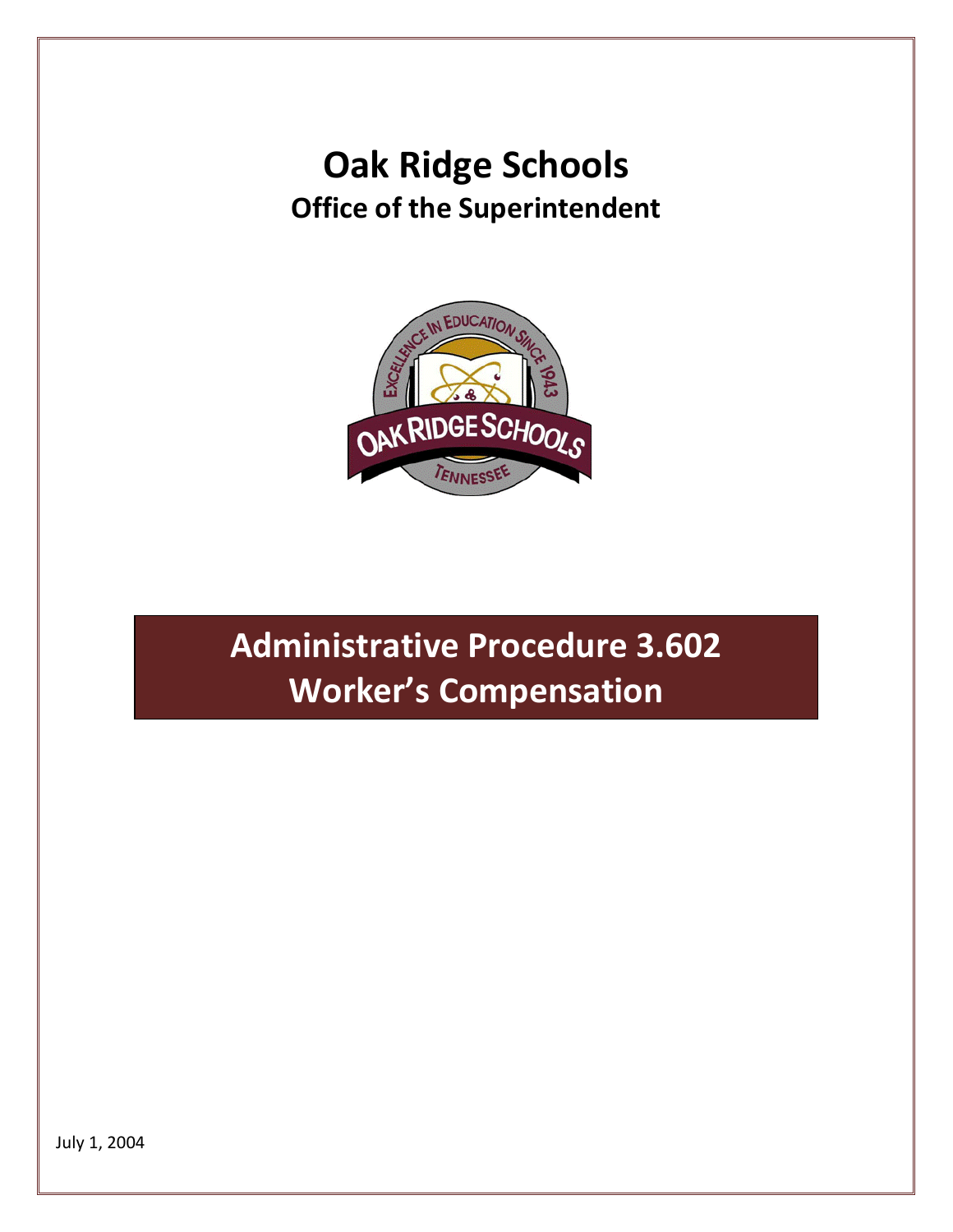## **Return to Work Practices for Work Related Injuries**

**Purpose:** The purpose of this instruction guide is to provide for the implementation of a Return to Work procedure for employees that have sustained work related injuries in the course and scope of employment.

**Concept:** It is the Practice of Oak Ridge Schools to provide temporary or alternative duty assignments to employees who have been injured because of an incident which arises out of the course or scope of employment.

- 1. It shall be the responsibility of Department Directors or Principals to make available a temporary "alternative" duty assignment for an injured employee under their supervision who is temporarily partially disabled and has been released back to work with restrictions by their treating physician. A Department Director or Principal may, with the permission and assistance of his or her immediate supervisor, find a temporary alternative duty assignment for the injured employee within another department of the same division or school if the Department Director or Principal cannot provide an alternative duty assignment due to a clear unavailability of work; a threat to the health, safety, and welfare of the employee in question; a threat to the health, safety, and welfare of fellow employees; or due to a legal bar to providing such alternative duty assignment. However, it is first and foremost the responsibility of the employing department to provide alternative duty assignments.
- 2. Employees who are offered temporary alternative duty assignments are expected to report for duty and to fulfill their alternative duty assignment during the period of time they are temporarily disabled as they would their regular position. Employees may use their accrued leave time in accordance with Board Policy; however, such leave time may not be utilized for avoiding alternative duty assignment.
- 3. Temporary alternative duty shall mean all periods of time when the employee's physician has determined that the injured employee may return to some form of restricted duty. Such temporary alternative duty assignment(s) shall continue until terminated by the treating physician; until the injured employee reaches Maximum Medical Improvement; or until all statutory requirements have been exhausted.
- 4. Such temporary alternative duty shall take into account and accommodate those restrictions which have been placed upon the injured employee by their treating physician. As restrictions or limitations may change during the recovery process, the Supervisor shall continue to modify the work environment to accommodate the employee.
- 5. During this alternative duty assignment, the employee shall continue to receive his/her normal rate of pay for the hours worked in accordance with the salary administration practices of the school board and shall be paid from the employing department's budget. Departments which require shift work which results in total accumulated hours to an employee in excess of 40 hours per week may pay an employee at their normal rate of pay for their normal hourly work week as long as the employee performs an alternative duty position with total accumulated hours of no less than 40 hours per week. Such employees who accumulate less than 40 hours per week shall be